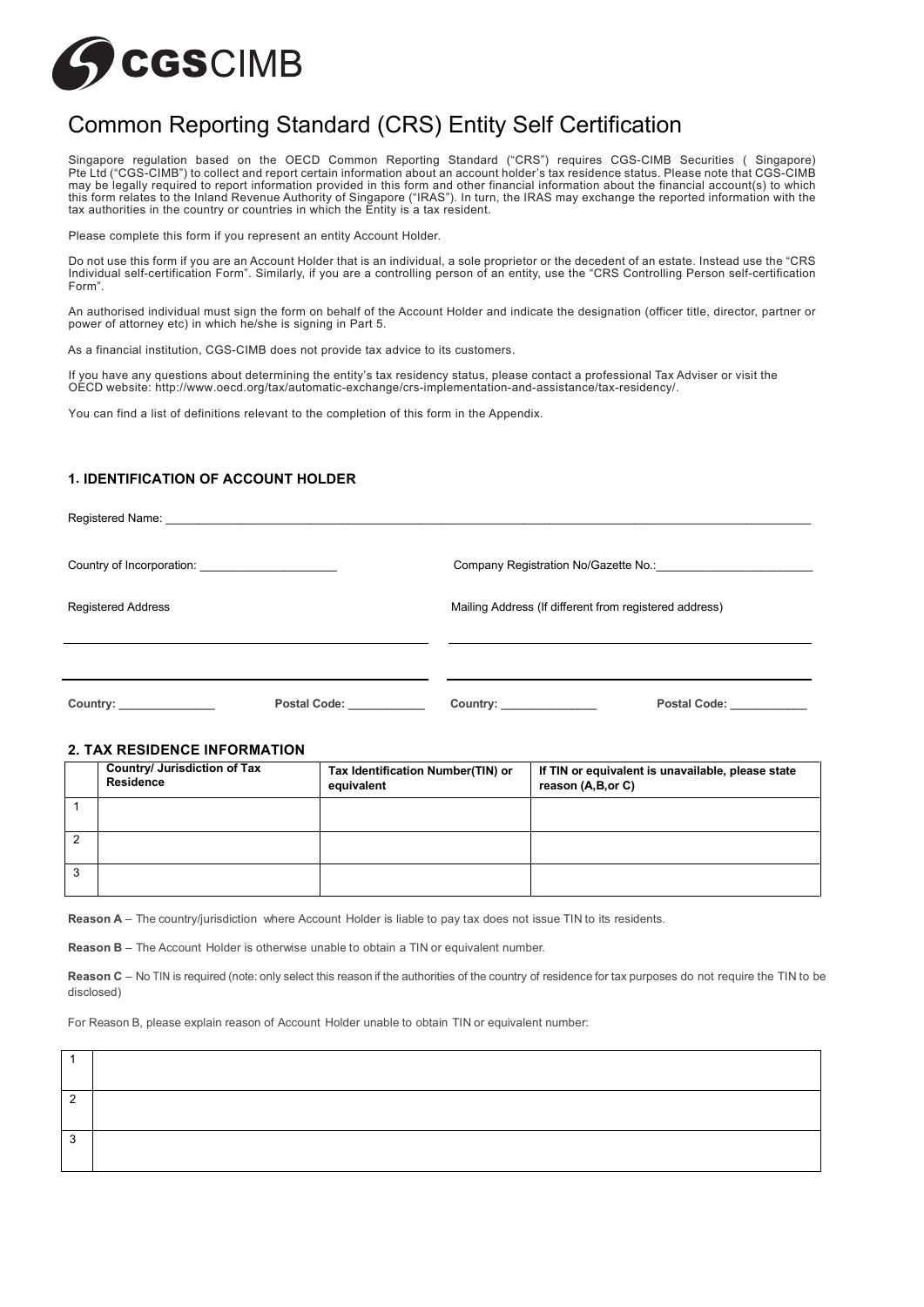

**3. ENTITY TYPE**<br>Please tick the applicable type of entity

#### **FINANCIAL INSTITUTION (FI)**

1A. Investment Entity located in a Non-Participating Jurisdiction and managed by another Financial Institution  $\Box$ Complete the Controlling Person section below

1B. Other Financial Institution

### **NON-FINANCIAL ENTITY (NFE)**

- 1C. Active NFE A corporation that is publicly traded or a related entity of such corporation
	- The Account Holder is a corporation, the stock of which is regularly traded on which is an established securities market.
	- The Account Holder is a related entity of  $\Box$ a corporation, the stock of which is regularly traded on \_, which is an established securities market.
- 1D. Active NFE A Governmental Entity  $\Box$
- 1E. Active NFE A Central Bank
- 1F. Active NFE An International Organisation  $\Box$
- 1G. Active NFE (e.g. active business, start-up company, charity or non-profit organisation and an entity other than Entity 1C to 1F)
- 1H. Passive NFE Not an Active NFE  $\Box$ Complete the Controlling Person section below

# **4. CONTROLLING PERSON**

If you have ticked 1(A) or 1(H) above, then please:

a) Indicate the name of any Controlling Person (s) of the Account Holder:

|  | No | Name |
|--|----|------|
|  |    |      |
|  |    |      |
|  |    |      |

b) Complete the "Common Reporting Standard (CRS) Controlling Person Self Certification form" for each Controlling Person.

# **5. DECLARATION**

We understand that the information supplied by us is covered by the full provisions of the terms and conditions governing the Account Holder's relationship with CGS-CIMB and its related and associated corporations (collectively "CGI Group") setting out how CGS-CIMB may use and share the information supplied by us.

We acknowledge that the information contained in this form and information regarding the Account Holder and any Reportable Account(s) may be reported directly or indirectly to any relevant tax authority, including of the country/jurisdiction in which this account(s) is/are maintained and exchanged with tax authorities of another country/ jurisdiction or countries/jurisdictions in which the Account Holder may be resident for tax purposes pursuant to agreements between competent authorities to exchange financial account information.

We certify that we are authorised to sign on behalf of the Account Holder in respect of all the account(s) to which this form relates and we declare that all statements made in this declaration are to the best of our knowledge and belief, correct and complete.

If there is a change in circumstances that affects the tax residence of the Account Holder or causes the information contained herein to become incorrect or incomplete, we understand that we are obligated to inform CGS-CIMB of the change in circumstances within 30 days of its occurrence and to provide a suitably updated self-certification.

For and on behalf of the Account Holder,





Name:

Designation\*: Date:

Date

\*Please indicate the designation in which you are signing the form. If signing under a power of attorney, please also attach a certified copy of the power of attorney.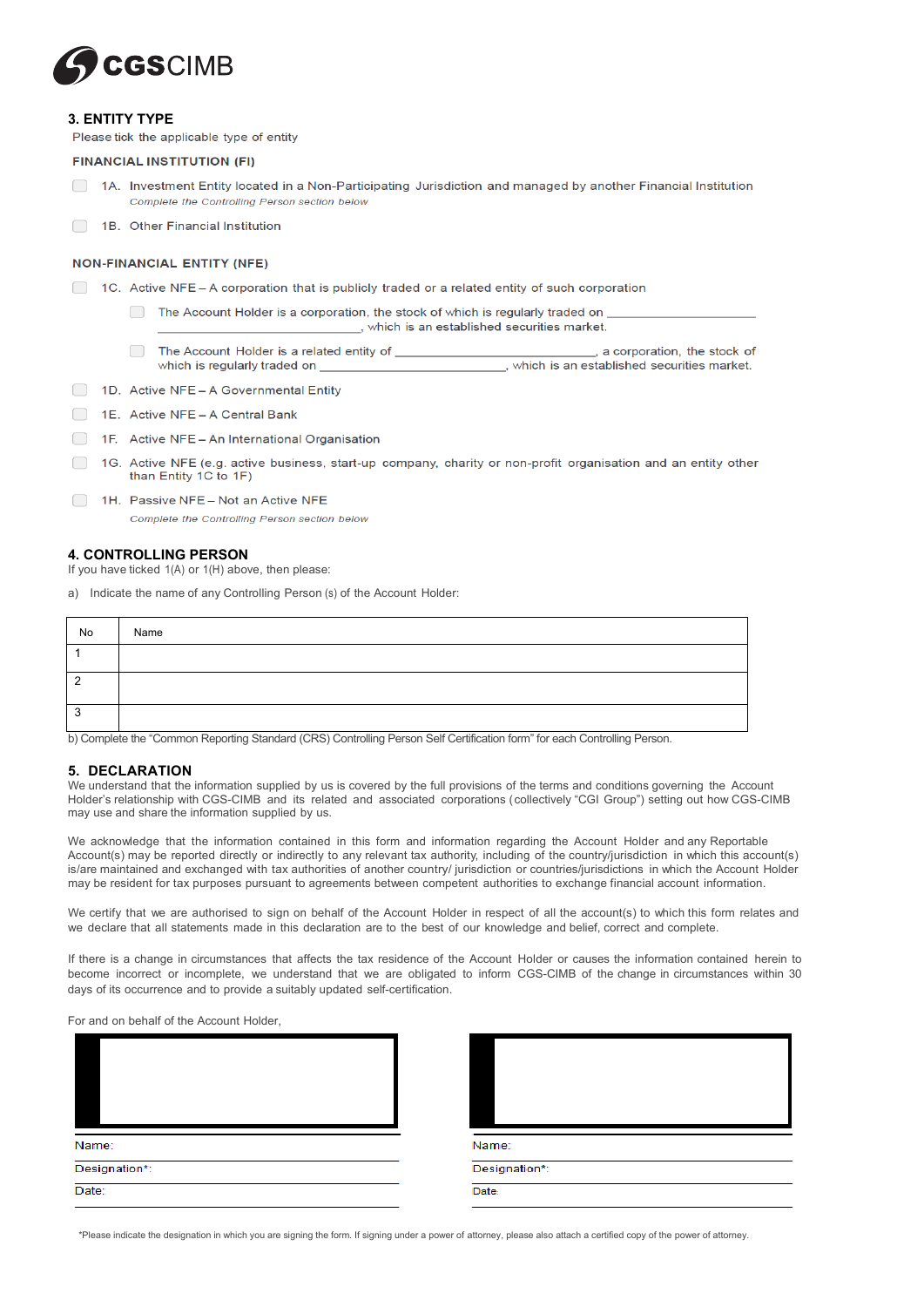

# **APPENDIX – DEFINITIONS**

#### **1. ACCOUNT HOLDER**

Means the person or legal entity listed or identified as the holder of a Financial Account by the Financial Institution that maintains the account. A person, other than a Financial Institution, holding a Financial Account for the benefit of another person as an agent, a custodian, a nominee, a signatory, an investment advisor, an intermediary, or as a legal guardian, is not treated as the Account Holder.

#### **2. ACTIVE NFE**

Means any Non-Financial Entity that meets any of the following criteria:

- a) less than 50% of the NFE's gross income for the preceding calendar year or other appropriate reporting period is passive income and less than 50% of the assets held by the NFE during the preceding calendar year or other appropriate reporting period are assets that produce or are held for the production of passive income;
- b) the stock of the NFE is regularly traded on an established securities market or the NFE is a Related Entity of an Entity the stock of which is regularly traded on an established securities market;
- c) the NFE is a Governmental Entity, an International Organisation, a Central Bank, or an Entity wholly owned by one or more of the foregoing
- d) substantially all of the activities of the NFE consist of holding (in whole or in part) the outstanding stock of, or providing financing and services to, one or more subsidiaries that engage in trades or businesses other than the business of a Financial Institution, except that an Entity does not qualify for this status if the Entity functions (or holds itself out) as an investment fund, such as a private equity fund, venture capital fund, leveraged buyout fund, or any investment vehicle whose purpose is to acquire or fund companies and then hold interests or profits in those companies as capital assets for investment purposes;
- e) the NFE is not yet operating a business and has no prior operating history, (a " start-up NFE") but is investing capital into assets with the intent to operate a business other than that of a Financial Institution, provided that the NFE does not qualify for this exception after the date that is 24 months after the date of the initial organisation of the NFE;
- f) the NFE was not a Financial Institution in the past five years, and is in the process of liquidating its assets or is reorganising with the intent to continue or recommence operations in a business other than that of a Financial Institution;
- g) the NFE primarily engages in financing and hedging (inclusive of Islamic) transactions with, or for, Related Entities that are not Financial Institutions and does not provide financing or hedging (inclusive of Islamic) services to any Entity that is not a Related Entity, provided that the group of any such Related Entities is primarily engaged in a business other than that of a Financial institutions;
- h) the NFE meets all of the following requirements:
	- i. it is established and operated in its jurisdiction of residence exclusively for religious, charitable, scientific, artistic, cultural, athletic, or educational purposes; or it is established and operated in its jurisdiction of residence and it is a professional organisation, business league, chamber of commerce, labour organisation, agricultural or horticultural organisation, civic league or an organisation operated exclusively for the promotion of social welfare;
	- it is exempt from income tax in its jurisdiction of residence;
	- iii. it has no shareholders or members who have a proprietary or beneficial interest or profit in its income or assets;
	- iv. the applicable laws of the NFE's jurisdiction of residence or the NFE's formation documents do not permit any income or assets of the NFE to be distributed to, or applied for the benefit of, a private person or non-charitable Entity other than pursuant to the conduct of the NFE's charitable activities, or as payment of reasonable compensation for services rendered, or as payment representing the fair market value of property which the NFE has purchased; and
	- v. the applicable laws of the NFE's jurisdiction of residence or the NFE's formation documents require that, upon the NFE's liquidation or dissolution, all of its assets be distributed to a Governmental Entity or other non-profit organisation, or escheat to the government of the NFE's jurisdiction of residence or any political subdivision thereof.

#### **3. CONTROLLING PERSON**

Means the natural persons who exercise control over an entity or any shareholder with interest or profit of more than 25% shares or such threshold set by the local authority. In the case of a trust, such term means the settlor, the trustee, the protector (if any), the beneficiaries or class of beneficiaries, and any other natural person exercising ultimate effective control over the trust, and in the case of a legal arrangement other than a trust, such term means persons in equivalent or similar positions. The term 'Controlling Persons' must be interpreted in a manner consistent with the FATF recommendations or by the local regulations governing non-individual entities. If the account is maintained for an entity of which the individual is a Controlling Person, then the

'Controlling Person tax residency Self-Certification' form should be completed instead of this form.

#### **4. ENTITY**

Means a legal person or a legal arrangement, such as a corporation, partnership, trust or foundation.

#### **5. FINANCIAL INSTITUTION**

Means a Custodial Institution, a Depository Institution, an Investment Entity, or a Specified Insurance Company or Takaful provider.

#### **6. FINANCIAL ACCOUNT**

Means an account maintained by a Financial Institution, and includes Depository Accounts, Custodial Accounts, Equity and debt interest or profit income in certain Investment Entities; Cash Value Insurance or Takaful Contracts and Annuity Contracts.

#### **7. INVESTMENT ENTITY**

Includes 2 types of entities:

- a) an Entity that primarily conducts as a business one or more of the following activities or operations for or on behalf of a customer:
- i. Trading in money market instruments (cheques, bills, certificates of deposit, derivatives, etc. and inclusive of Islamic), foreign exchange, exchange, interest rate or profit/hibah rate and index instruments; transferable securities; or commodity futures trading; ii. Individual and collective portfolio management; or
- 
- iii. Otherwise investing, administering, or managing Financial Assets or money on behalf of other persons.
- b) an Entity where the gross income of which is primarily attributable to investing, reinvesting, or trading in Financial Assets where the Entity is managed by another Entity that is a Depository Institution, a Custodial Institution, a Specified Insurance Company or Takaful provider, or the first type of Investment Entity.